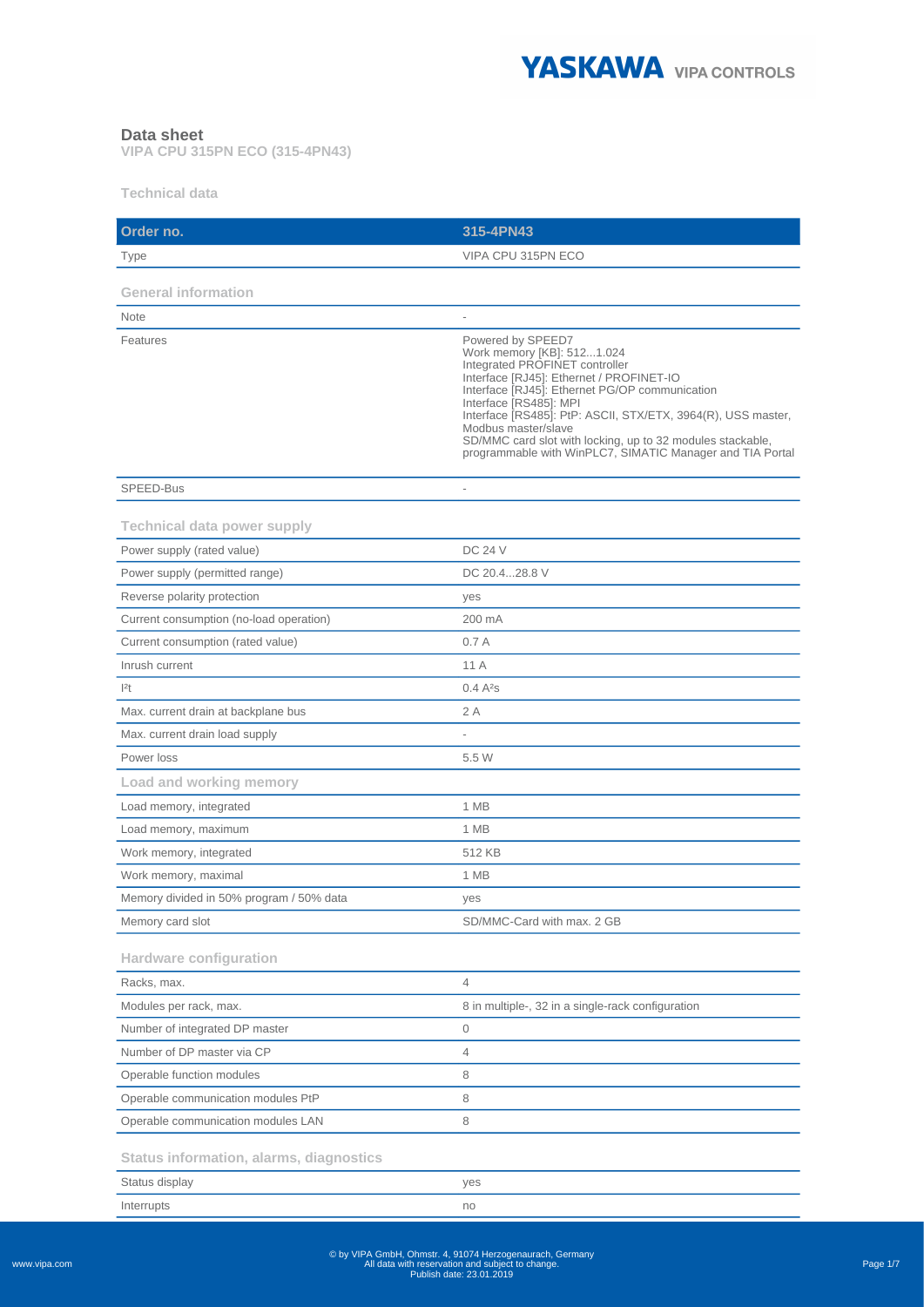

|                                                         | no                                           |
|---------------------------------------------------------|----------------------------------------------|
| Diagnostic interrupt                                    | no                                           |
| Diagnostic functions                                    | yes                                          |
| Diagnostics information read-out                        | possible                                     |
| Supply voltage display                                  | green LED                                    |
| Group error display                                     | red SF LED                                   |
| Channel error display                                   | none                                         |
| <b>Command processing times</b>                         |                                              |
| Bit instructions, min.                                  | $0.01$ µs                                    |
| Word instruction, min.                                  | $0.01$ µs                                    |
| Double integer arithmetic, min.                         | $0.01$ µs                                    |
| Floating-point arithmetic, min.                         | $0.06$ $\mu$ s                               |
|                                                         |                                              |
| Timers/Counters and their retentive characteristics     |                                              |
| Number of S7 counters                                   | 512                                          |
| S7 counter remanence                                    | adjustable 0 up to 512                       |
| S7 counter remanence adjustable                         | C0C7                                         |
| Number of S7 times                                      | 512                                          |
| S7 times remanence                                      | adjustable 0 up to 512                       |
| S7 times remanence adjustable                           | not retentive                                |
| Data range and retentive characteristic                 |                                              |
| Number of flags                                         | 8192 Byte                                    |
| Bit memories retentive characteristic adjustable        | adjustable 0 up to 8192                      |
| Bit memories retentive characteristic preset            | MB0MB15                                      |
| Number of data blocks                                   | 4095                                         |
| Max. data blocks size                                   | 64 KB                                        |
| Number range DBs                                        | 14095                                        |
|                                                         |                                              |
|                                                         |                                              |
| Max. local data size per execution level                | 1024 Byte                                    |
| Max. local data size per block                          | 1024 Byte                                    |
| <b>Blocks</b>                                           |                                              |
| Number of OBs                                           | 20                                           |
| Maximum OB size                                         | 64 KB                                        |
| Total number DBs, FBs, FCs                              |                                              |
| Number of FBs                                           | 2048                                         |
| Maximum FB size                                         | 64 KB                                        |
| Number range FBs                                        | 02047                                        |
| Number of FCs                                           | 2048                                         |
| Maximum FC size                                         | 64 KB                                        |
| Number range FCs                                        | 02047                                        |
| Maximum nesting depth per priority class                | 8                                            |
| Maximum nesting depth additional within an error OB     | 4                                            |
| <b>Time</b>                                             |                                              |
| Real-time clock buffered                                | yes<br>6 w                                   |
| Clock buffered period (min.)                            |                                              |
| Type of buffering<br>Load time for 50% buffering period | Vanadium Rechargeable Lithium Battery<br>20h |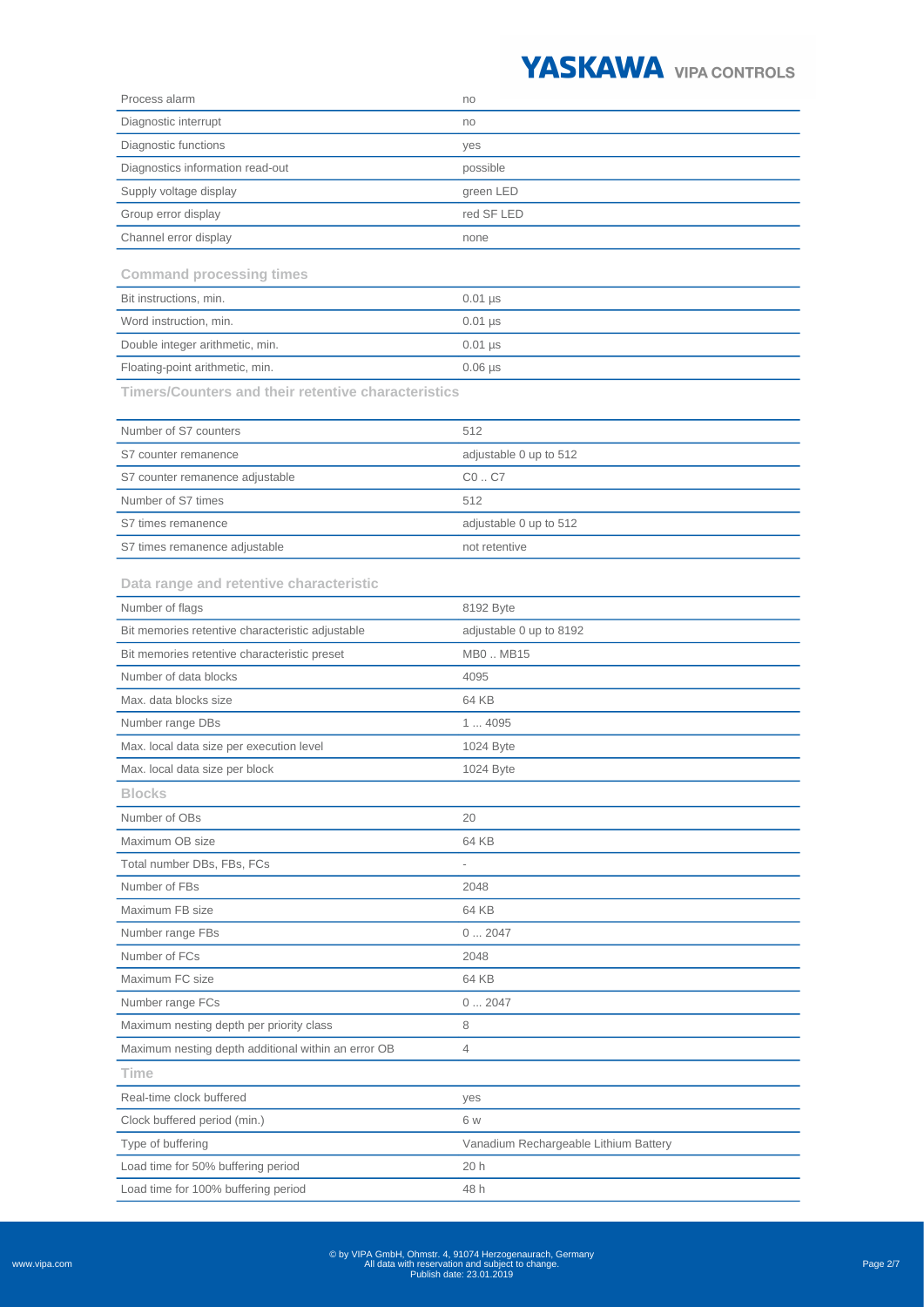## YASKAWA VIPA CONTROLS

| Accuracy (max. deviation per day)         | 10 <sub>s</sub>          |
|-------------------------------------------|--------------------------|
| Number of operating hours counter         | 8                        |
| Clock synchronization                     | yes                      |
| Synchronization via MPI                   | Master/Slave             |
| Synchronization via Ethernet (NTP)        | Slave                    |
| Address areas (I/O)                       |                          |
| Input I/O address area                    | 2048 Byte                |
| Output I/O address area                   | 2048 Byte                |
| Process image adjustable                  | yes                      |
| Input process image preset                | 256 Byte                 |
| Output process image preset               | 256 Byte                 |
| Input process image maximal               | 2048 Byte                |
| Output process image maximal              | 2048 Byte                |
| Digital inputs                            | 16384                    |
| Digital outputs                           | 16384                    |
| Digital inputs central                    | 1024                     |
| Digital outputs central                   | 1024                     |
| Integrated digital inputs                 |                          |
| Integrated digital outputs                | $\overline{\phantom{a}}$ |
| Analog inputs                             | 1024                     |
| Analog outputs                            | 1024                     |
| Analog inputs, central                    | 256                      |
| Analog outputs, central                   | 256                      |
| Integrated analog inputs                  |                          |
| Integrated analog outputs                 | $\overline{\phantom{a}}$ |
| <b>Communication functions</b>            |                          |
| PG/OP channel                             | yes                      |
| Global data communication                 | yes                      |
| Number of GD circuits, max.               | 8                        |
| Size of GD packets, max.                  | 22 Byte                  |
| S7 basic communication                    | yes                      |
| S7 basic communication, user data per job | 76 Byte                  |
| S7 communication                          | yes                      |
| S7 communication as server                | yes                      |
| S7 communication as client                |                          |
| S7 communication, user data per job       | 160 Byte                 |
| Number of connections, max.               | 32                       |
| <b>Functionality Sub-D interfaces</b>     |                          |
| Type                                      | X <sub>2</sub>           |
| Type of interface                         | <b>RS485</b>             |
| Connector                                 | Sub-D, 9-pin, female     |
| Electrically isolated                     | yes                      |
| <b>MPI</b>                                | yes                      |
| MP <sup>2</sup> l (MPI/RS232)             |                          |
| DP master                                 |                          |
| DP slave                                  |                          |
| Point-to-point interface                  |                          |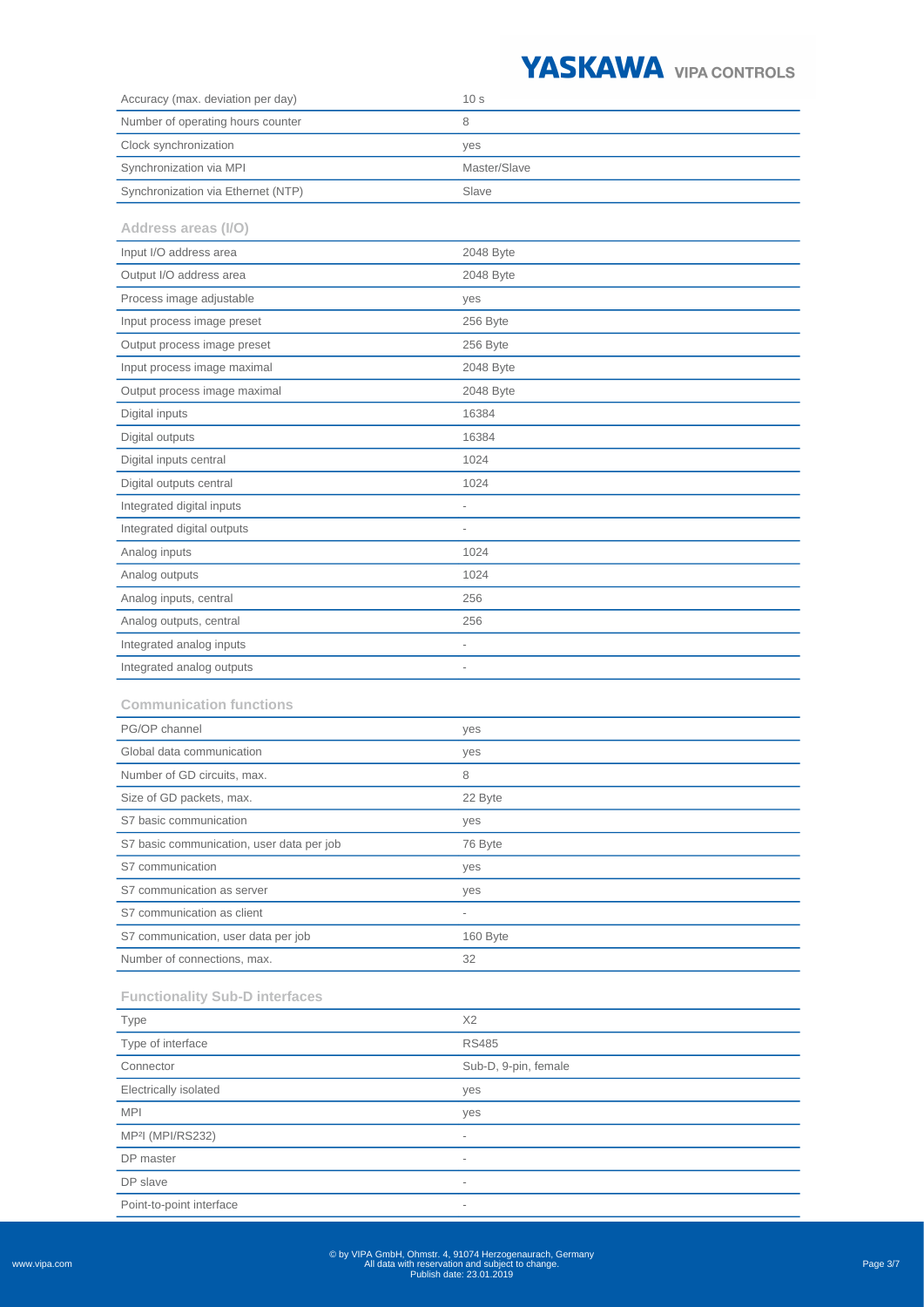

| 5V DC Power supply  | max. 90mA. isolated      |
|---------------------|--------------------------|
| 24V DC Power supply | max. 100mA. non-isolated |

| Type                                                | X <sub>3</sub>           |
|-----------------------------------------------------|--------------------------|
| Type of interface                                   | <b>RS485</b>             |
| Connector                                           | Sub-D, 9-pin, female     |
| Electrically isolated                               | yes                      |
| <b>MPI</b>                                          | $\overline{a}$           |
| MP <sup>2</sup> l (MPI/RS232)                       | $\overline{\phantom{0}}$ |
| DP master                                           | $\overline{a}$           |
| DP slave                                            | $\overline{a}$           |
| Point-to-point interface                            | yes                      |
| 5V DC Power supply                                  | max. 90mA, isolated      |
| 24V DC Power supply                                 | max. 100mA, non-isolated |
| <b>Functionality MPI</b>                            |                          |
| Number of connections, max.                         | 32                       |
| PG/OP channel                                       | yes                      |
| Routing                                             | yes                      |
| Global data communication                           | yes                      |
| S7 basic communication                              | yes                      |
| S7 communication                                    | yes                      |
| S7 communication as server                          | yes                      |
| S7 communication as client                          | $\overline{\phantom{a}}$ |
| Transmission speed, min.                            | 19.2 kbit/s              |
| Transmission speed, max.                            | 12 Mbit/s                |
| <b>Functionality PROFIBUS master</b>                |                          |
| Number of connections, max.                         | $\overline{\phantom{0}}$ |
| PG/OP channel                                       | $\overline{a}$           |
| Routing                                             | $\overline{\phantom{0}}$ |
| S7 basic communication                              | $\overline{\phantom{0}}$ |
| S7 communication                                    | $\overline{\phantom{0}}$ |
| S7 communication as server                          | $\overline{a}$           |
| S7 communication as client                          |                          |
| Activation/deactivation of DP slaves                | $\overline{a}$           |
| Direct data exchange (slave-to-slave communication) | $\overline{a}$           |
| DPV1                                                |                          |
| Transmission speed, min.                            |                          |
| Transmission speed, max.                            |                          |
| Number of DP slaves, max.                           |                          |
| Address range inputs, max.                          |                          |
| Address range outputs, max.                         |                          |
| User data inputs per slave, max.                    | $\overline{\phantom{a}}$ |
| User data outputs per slave, max.                   | $\overline{\phantom{a}}$ |
| <b>Functionality PROFIBUS slave</b>                 |                          |
| Number of connections, max.                         | $\overline{a}$           |
| PG/OP channel                                       | $\overline{\phantom{a}}$ |
| Routing                                             |                          |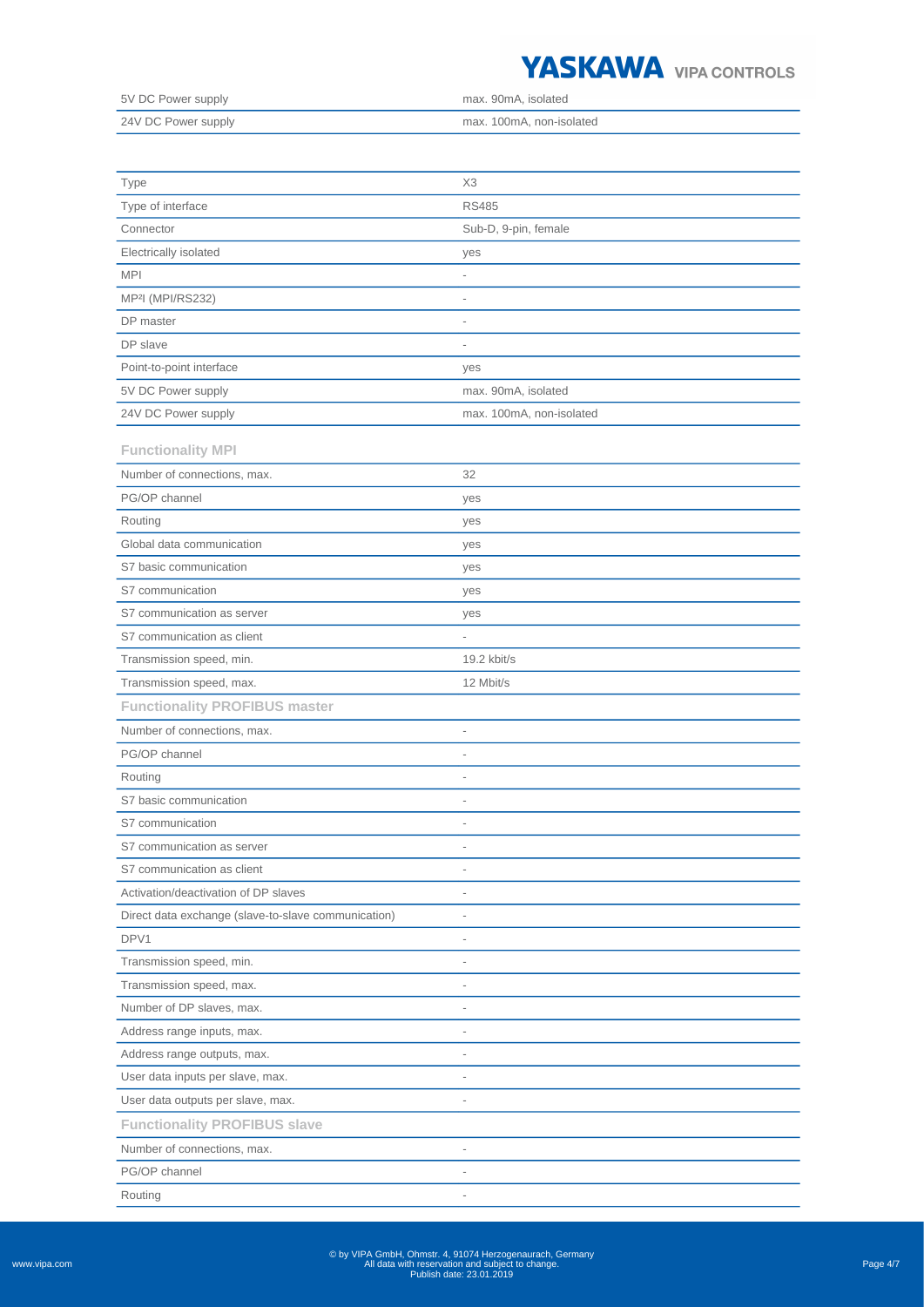

| S7 communication                                    |                              |
|-----------------------------------------------------|------------------------------|
| S7 communication as server                          |                              |
| S7 communication as client                          |                              |
| Direct data exchange (slave-to-slave communication) |                              |
| DPV1                                                |                              |
| Transmission speed, min.                            |                              |
| Transmission speed, max.                            |                              |
| Automatic detection of transmission speed           | $\qquad \qquad \blacksquare$ |
| Transfer memory inputs, max.                        |                              |
| Transfer memory outputs, max.                       |                              |
| Address areas, max.                                 |                              |
| User data per address area, max.                    | $\qquad \qquad \blacksquare$ |
| <b>Functionality RJ45 interfaces</b>                |                              |
| Type                                                | X5                           |
| Type of interface                                   | Ethernet 10/100 MBit         |
| Connector                                           | <b>RJ45</b>                  |
| Electrically isolated                               | yes                          |
| PG/OP channel                                       | yes                          |
| Number of connections, max.                         | 4                            |
| Productive connections                              | $\qquad \qquad \blacksquare$ |
| Fieldbus                                            | $\qquad \qquad \blacksquare$ |

| Type                                | X8                       |
|-------------------------------------|--------------------------|
| Type of interface                   | Ethernet 10/100 MBit     |
| Connector                           | <b>RJ45</b>              |
| Electrically isolated               | yes                      |
| PG/OP channel                       | yes                      |
| Number of connections, max.         | 8                        |
| Productive connections              | yes                      |
| Fieldbus                            | $\overline{\phantom{a}}$ |
| <b>Point-to-point communication</b> |                          |
| PtP communication                   | yes                      |
| Interface isolated                  | yes                      |
| RS232 interface                     | $\overline{a}$           |
| RS422 interface                     | $\overline{a}$           |
| RS485 interface                     | yes                      |
| Connector                           | Sub-D, 9-pin, female     |
| Transmission speed, min.            | 150 bit/s                |
| Transmission speed, max.            | 115.5 kbit/s             |
| Cable length, max.                  | 500 m                    |
| Point-to-point protocol             |                          |
| ASCII protocol                      | yes                      |
| STX/ETX protocol                    | yes                      |
| 3964(R) protocol                    | yes                      |
| RK512 protocol                      | $\overline{\phantom{a}}$ |
| USS master protocol                 | yes                      |
| Modbus master protocol              | yes                      |
| Modbus slave protocol               | $\overline{\phantom{a}}$ |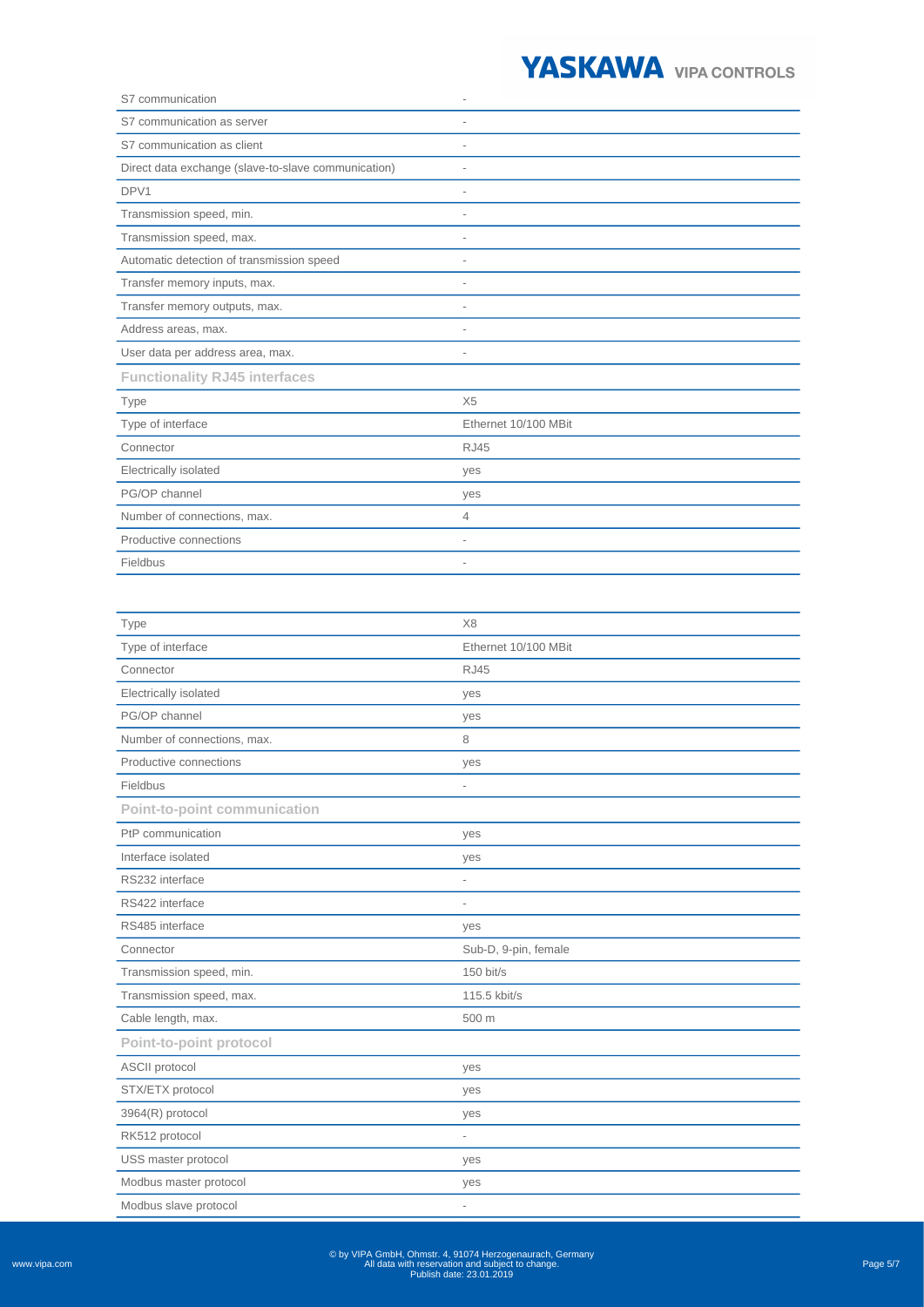

Special protocols

| <b>Realtime Class</b><br><b>Conformance Class</b><br>PROFINET IO<br>Number of PN IO devices<br>128<br>IRT support<br>ä,<br>Shared Device supported<br>$\overline{a}$<br>MRP Client supported<br>Prioritized start-up<br>$\overline{a}$<br>Number of PN IO lines<br>$\mathbf{1}$<br>Address range inputs, max.<br>2 KB<br>2 KB<br>Address range outputs, max.<br>Transmiting clock<br>1 ms<br>1 ms  512 ms<br>Update time<br>Isochronous mode<br>÷,<br>Parallel operation as controller and I-Device<br>L,<br><b>Ethernet communication CP</b><br>Number of configurable connections, max.<br>8<br>Number of productive connections by Siemens NetPro, max.<br>8<br>S7 connections<br>BSEND, BRCV, GET, PUT, Connection of active and passive<br>data handling<br>32 KB<br>User data per S7 connection, max. |
|-------------------------------------------------------------------------------------------------------------------------------------------------------------------------------------------------------------------------------------------------------------------------------------------------------------------------------------------------------------------------------------------------------------------------------------------------------------------------------------------------------------------------------------------------------------------------------------------------------------------------------------------------------------------------------------------------------------------------------------------------------------------------------------------------------------|
|                                                                                                                                                                                                                                                                                                                                                                                                                                                                                                                                                                                                                                                                                                                                                                                                             |
|                                                                                                                                                                                                                                                                                                                                                                                                                                                                                                                                                                                                                                                                                                                                                                                                             |
|                                                                                                                                                                                                                                                                                                                                                                                                                                                                                                                                                                                                                                                                                                                                                                                                             |
|                                                                                                                                                                                                                                                                                                                                                                                                                                                                                                                                                                                                                                                                                                                                                                                                             |
|                                                                                                                                                                                                                                                                                                                                                                                                                                                                                                                                                                                                                                                                                                                                                                                                             |
|                                                                                                                                                                                                                                                                                                                                                                                                                                                                                                                                                                                                                                                                                                                                                                                                             |
|                                                                                                                                                                                                                                                                                                                                                                                                                                                                                                                                                                                                                                                                                                                                                                                                             |
|                                                                                                                                                                                                                                                                                                                                                                                                                                                                                                                                                                                                                                                                                                                                                                                                             |
|                                                                                                                                                                                                                                                                                                                                                                                                                                                                                                                                                                                                                                                                                                                                                                                                             |
|                                                                                                                                                                                                                                                                                                                                                                                                                                                                                                                                                                                                                                                                                                                                                                                                             |
|                                                                                                                                                                                                                                                                                                                                                                                                                                                                                                                                                                                                                                                                                                                                                                                                             |
|                                                                                                                                                                                                                                                                                                                                                                                                                                                                                                                                                                                                                                                                                                                                                                                                             |
|                                                                                                                                                                                                                                                                                                                                                                                                                                                                                                                                                                                                                                                                                                                                                                                                             |
|                                                                                                                                                                                                                                                                                                                                                                                                                                                                                                                                                                                                                                                                                                                                                                                                             |
|                                                                                                                                                                                                                                                                                                                                                                                                                                                                                                                                                                                                                                                                                                                                                                                                             |
|                                                                                                                                                                                                                                                                                                                                                                                                                                                                                                                                                                                                                                                                                                                                                                                                             |
|                                                                                                                                                                                                                                                                                                                                                                                                                                                                                                                                                                                                                                                                                                                                                                                                             |
|                                                                                                                                                                                                                                                                                                                                                                                                                                                                                                                                                                                                                                                                                                                                                                                                             |
|                                                                                                                                                                                                                                                                                                                                                                                                                                                                                                                                                                                                                                                                                                                                                                                                             |
| FETCH PASSIV, WRITE PASSIV, Connection of passive data<br><b>TCP-connections</b><br>handling                                                                                                                                                                                                                                                                                                                                                                                                                                                                                                                                                                                                                                                                                                                |
| User data per TCP connection, max.<br>64 KB                                                                                                                                                                                                                                                                                                                                                                                                                                                                                                                                                                                                                                                                                                                                                                 |
| <b>ISO-connections</b>                                                                                                                                                                                                                                                                                                                                                                                                                                                                                                                                                                                                                                                                                                                                                                                      |
| User data per ISO connection, max.<br>$\overline{a}$                                                                                                                                                                                                                                                                                                                                                                                                                                                                                                                                                                                                                                                                                                                                                        |
| ISO on TCP connections (RFC 1006)<br>FETCH PASSIV, WRITE PASSIV, Connection of passive data<br>handling                                                                                                                                                                                                                                                                                                                                                                                                                                                                                                                                                                                                                                                                                                     |
| User data per ISO on TCP connection, max.<br>32 KB                                                                                                                                                                                                                                                                                                                                                                                                                                                                                                                                                                                                                                                                                                                                                          |
| <b>UDP-connections</b><br>$\overline{a}$                                                                                                                                                                                                                                                                                                                                                                                                                                                                                                                                                                                                                                                                                                                                                                    |
| User data per UDP connection, max.                                                                                                                                                                                                                                                                                                                                                                                                                                                                                                                                                                                                                                                                                                                                                                          |
| UDP-multicast-connections                                                                                                                                                                                                                                                                                                                                                                                                                                                                                                                                                                                                                                                                                                                                                                                   |
| UDP-broadcast-connections                                                                                                                                                                                                                                                                                                                                                                                                                                                                                                                                                                                                                                                                                                                                                                                   |
| <b>Ethernet open communication</b>                                                                                                                                                                                                                                                                                                                                                                                                                                                                                                                                                                                                                                                                                                                                                                          |
| 8<br>Number of connections, max.                                                                                                                                                                                                                                                                                                                                                                                                                                                                                                                                                                                                                                                                                                                                                                            |
| ISO on TCP connections (RFC 1006)<br>TSEND, TRCV, TCON, TDISCON                                                                                                                                                                                                                                                                                                                                                                                                                                                                                                                                                                                                                                                                                                                                             |
| 8 KB<br>User data per ISO on TCP connection, max.                                                                                                                                                                                                                                                                                                                                                                                                                                                                                                                                                                                                                                                                                                                                                           |
| <b>TCP-Connections native</b><br>TSEND, TRCV, TCON, TDISCON                                                                                                                                                                                                                                                                                                                                                                                                                                                                                                                                                                                                                                                                                                                                                 |
| User data per native TCP connection, max.<br>8 KB                                                                                                                                                                                                                                                                                                                                                                                                                                                                                                                                                                                                                                                                                                                                                           |
| User data per ad hoc TCP connection, max.<br>1460 Byte                                                                                                                                                                                                                                                                                                                                                                                                                                                                                                                                                                                                                                                                                                                                                      |
| <b>UDP-connections</b><br>TUSEND, TURCV                                                                                                                                                                                                                                                                                                                                                                                                                                                                                                                                                                                                                                                                                                                                                                     |
| User data per UDP connection, max.<br>1472 Byte                                                                                                                                                                                                                                                                                                                                                                                                                                                                                                                                                                                                                                                                                                                                                             |
| Management & diagnosis                                                                                                                                                                                                                                                                                                                                                                                                                                                                                                                                                                                                                                                                                                                                                                                      |
| Protocols<br><b>ICMP</b><br><b>DCP</b>                                                                                                                                                                                                                                                                                                                                                                                                                                                                                                                                                                                                                                                                                                                                                                      |
| Web based diagnosis                                                                                                                                                                                                                                                                                                                                                                                                                                                                                                                                                                                                                                                                                                                                                                                         |
| NCM diagnosis<br>yes                                                                                                                                                                                                                                                                                                                                                                                                                                                                                                                                                                                                                                                                                                                                                                                        |

**Housing**